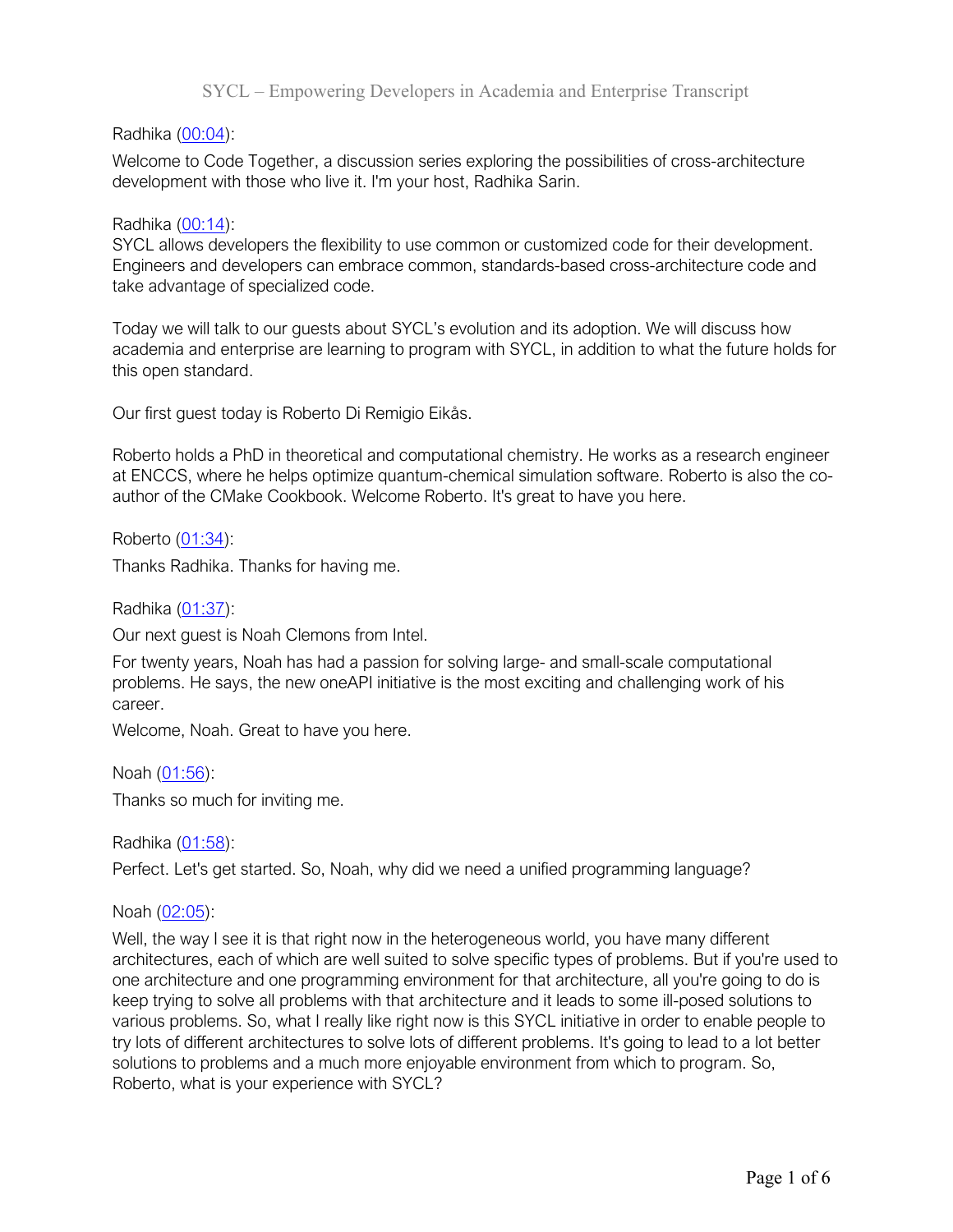# Roberto (02:56):

I come from a research academic background. So my experience in general with coding for high performance is that it's something that takes a lot of time and a lot of experience. SYCL really can help with ameliorating this costs because, as you said, you can use the same framework, which is based on an open standard, to target different architectures, different hardware, and this makes it much more portable and it can also ensure that you get a satisfactory performance in these different architectures. So, it frees an academic researcher from the need to spend a lot of time learning the tools to get a performance that can lead to more publications and more exciting science.

## Noah (03:42):

Oh yes. So speaking of more exciting science, it sounds like you had a really strong chemistry background. How did your background in chemistry lead to SYCL?

### Roberto (03:55):

So I have a PhD in theoretical and computational chemistry and the field has really evolved in parallel with the ability of more capable hardware. So it's a field that is really connected to the need for high performance computing and it really wants to leverage these new architectures. So that's why I started learning SYCL because it's a way to be able to provide this new architectures in a way that doesn't need me to reinvent the wheel and relearn tools over and over again to solve the same problem on different architectures. What about you? I'm very curious.

### Noah (04:33):

Well, the way we work as technical consulting engineers at Intel is that we consider ourselves to be optimization experts in the field. So we work with a lot of enterprise and more commercial customers developing software for a certain release during which they need to get either a certain performance number or they need to do more in the same amount of time. So my interest in SYCL is out of professional necessity, is that we're usually a year or two ahead of the trends in order to teach the customers how to effectively get the most out of the architecture they chose. So we're trying to stay ahead of innovation and give the customers what they want a year or two ahead of what they're expecting. So not only was this a personal interest, but it was also a professional necessity for me to get brushed up on this.

#### Noah (05:30):

So, I know that you're teaching academia right now with SYCL. My group teaches a lot of enterprise and commercial customers. What does your audience want to learn from SYCL and what sort of goals do they have when they approach you in trying to learn this?

#### Roberto (05:48):

So, our teaching offer is targeted towards researchers. So people with background in academia, or that are still in academia. These people have their own codes or develop their own codes and they're always interested in squeezing as much performance as possible from the algorithms that they've implemented or from the hardware that they have access to. This is because essentially better algorithm or access to better hardware guarantees that you can run larger simulations and that unlocks access to new science, so new publications and basically satisfying interesting academic questions. So when they come to us to learn SYCL, they come to us hoping to be able to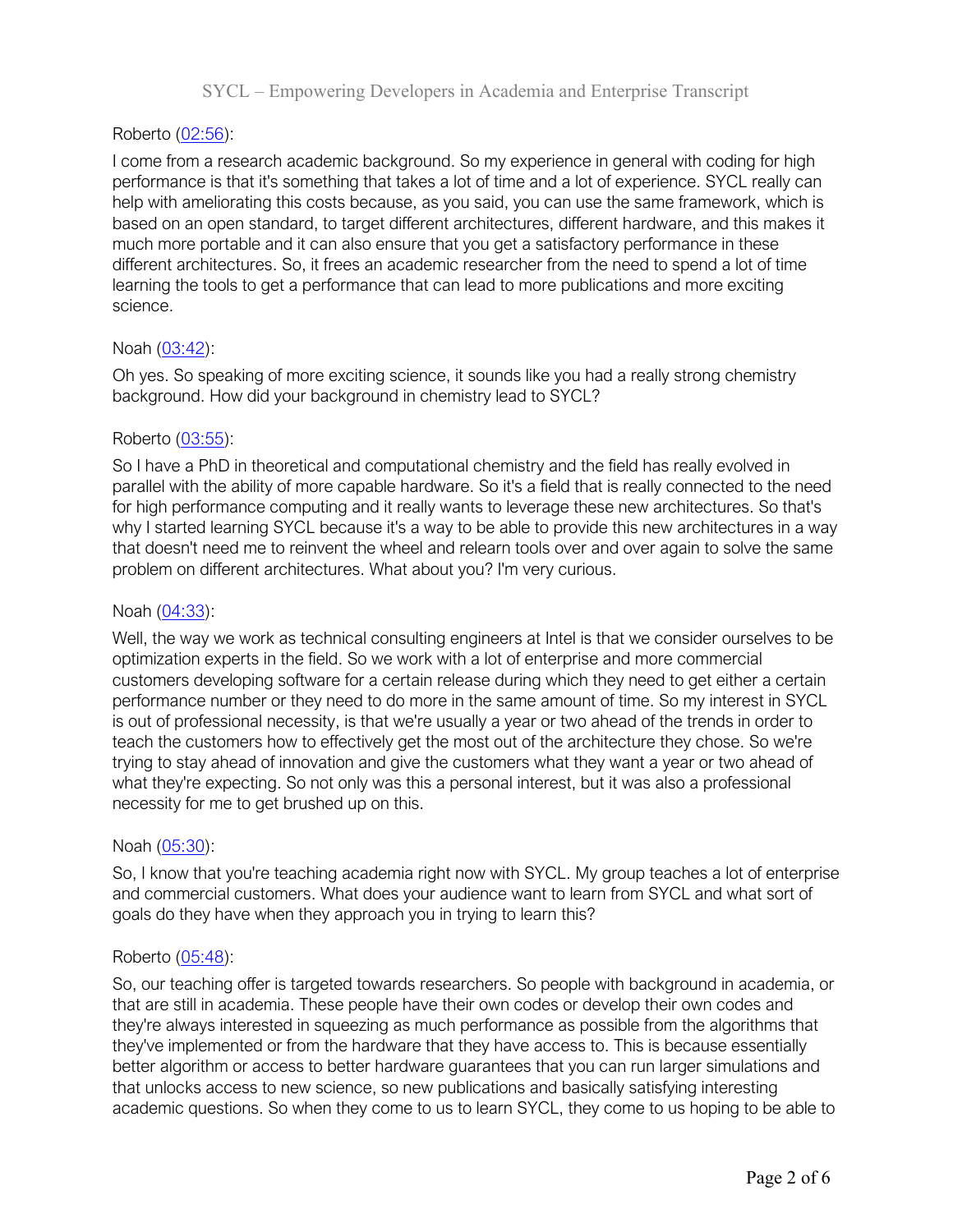find the framework that allows them to be productive in their programming, productive, both from the point of view of getting the performance they want on the hardware they have access to, and also not reinventing the wheel every time that there's a new, exciting architecture that comes out.

### Roberto (06:55):

So not spending time doing the part of the same kind of academic code to different architectures but being able to express the concepts once and reuse multiple architectures. Of course, there's a lot of curiosity behind as well because mostly researchers are driven by curiosity and SYCL, at least for me personally, it represents a framework that allows you to express parallelism in a way that feels very natural in kind of conceptual framework. That is very interesting to learn in and of itself.

### Roberto (07:34):

So I've told a little bit about how we think about teaching SYCL and what our learners come to get. What about in your case, Noah?

### Noah (07:45):

Well, you pose an interesting point about a new architecture comes out and they would like to spend time with it fully ported and not spend most of the time porting it to that new architecture. With the, I wouldn't say transition, but the update and cadence of new and interesting architectures to solve problems, even across all different kinds of vendors, it's coming so fast now that we're really driven by someone coding up the fastest possible solution to see if this new architecture will solve their problem quickly. So they come to us because they want to find out the fastest way to evaluate a hardware that has just come out. So SYCL appears to be the best I've seen into a transition into a heterogeneous computing world, to where if you have multiple architectures sitting on your desk or you have access to them in some sort of cloud environment, you want to get a performance number as soon as possible so you can make a decision. So they pretty much come to our group in order to help them make the fastest possible decision so that they don't spend more time making the decision by the time the next architecture comes out to help solve their problem.

#### Noah (09:13):

So you were saying that for a lot of the people that you work with, this is not just an experiment and it has real life considerations for implementation and applications that they're running. There's some people who come to you that have had no other experience in targeting multiple architectures, but then there's others who may have had some prior CUDA experience. How does someone with prior CUDA experience relate to SYCL? How does it compare? What are their impressions? Especially for someone who has targeted heterogeneous hardware in the past with CUDA, or maybe even another language.

#### Roberto (09:48):

So people that come to our workshops to learn about SYCL and don't have previous experience have really good reception of what we teach and how we teach it and what they can get out of the course, because if you familiar with C++, and SYCL is kind of your first, let's say parallel language of framework for expressing parallelism, it feels very natural. I mean, there are high level abstractions that are available within SYCL to express memory allocations and memory movement between different devices and how you would express a computation in a way that maps to how your mental model of parallelism works.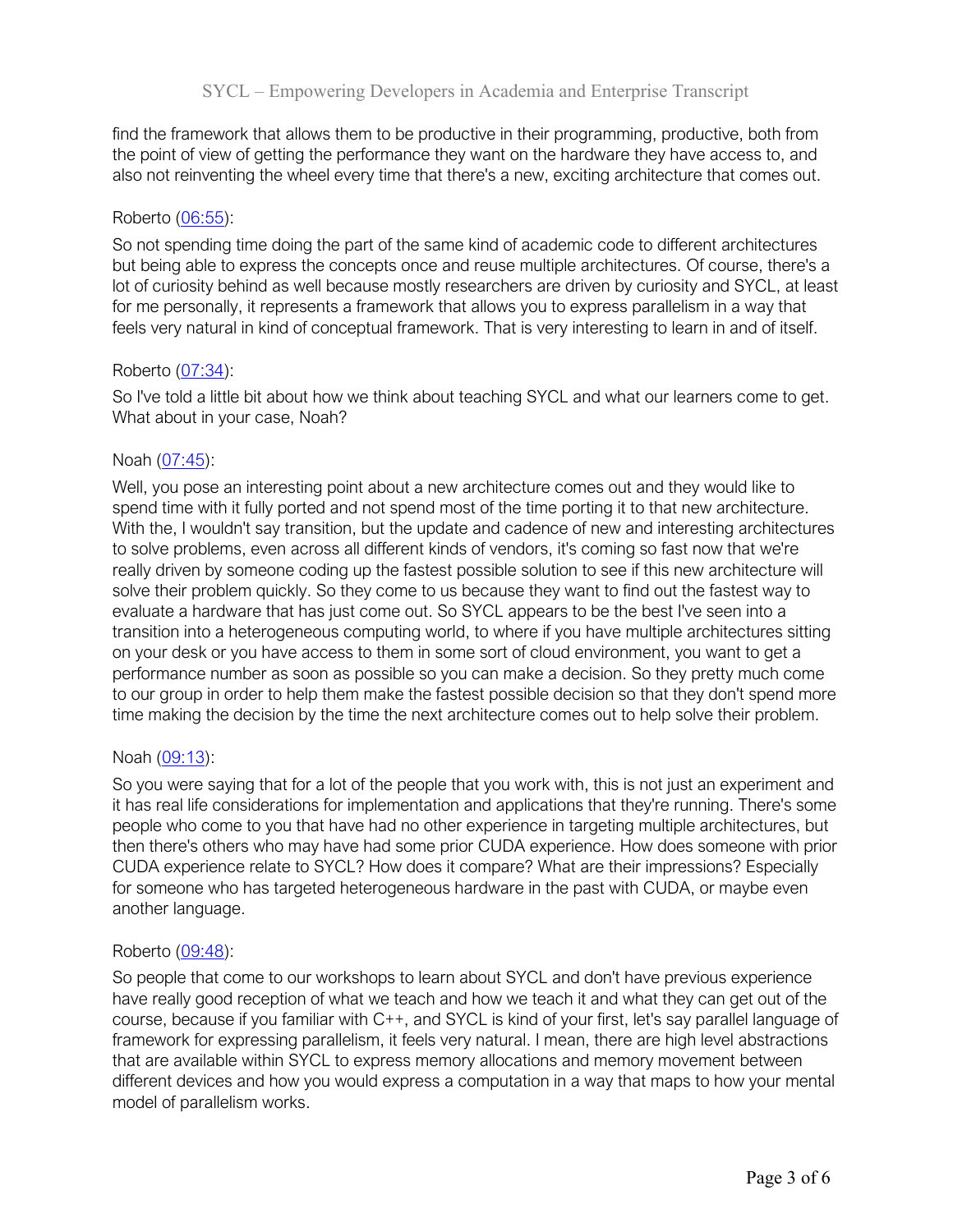# Roberto (10:31):

So for people that do not have previous experience, SYCL is a really good first introduction to parallel programming because it has this high level picture of things that maps to the actual code that you will write. For people that come from a CUDA background, it's a revelation in another way. It is still something that they appreciate a lot, that there is this kind of framework available because it relieves them from making a lot of low level decisions. So you might not be familiar with C++, or you have some familiarity, but have not tended to use these high level abstractions because you were limited by the low level language that you were using to get performance out of the device. Now that you can actually use these abstractions and it is in some ways encouraged by the framework that you're using, then it relieves you from a really large burden in programming. Is this your experience as well with your customers?

## Noah (11:30):

Yeah. When it comes to expert programmers, they're always looking for more control, but for a large swath of developers, they're not always looking for that level of control, but they are looking for some level of confidence that if they do rely on a higher level of abstraction, that lower-level optimizations will be taken care of. So, it's both our job as teachers of this standard in the industry, both to teach them on the ins and outs of how to program with SYCL, but there is a performance methodology for people to think about as well. What I like about this is that you can get the performance that you're looking for with a lot less effort than in the past.

### Noah (12:19):

So that's why I think most people will find is there is a definite familiarity with C++, and it is easier to learn and adapt to. I would say finding those initial performance results, it is very rewarding for those that are not indoctrinated to a performance methodology with SYCL. So I'd say we're able to capture more novice programmers to reap performance benefits a bit faster than with other solutions we used in the past. That's what I like about it personally and that's what I find that our commercial enterprise programmers that we work with are finding as well.

## Roberto (12:58):

Yeah. That's actually really interesting because basically framework that encourages thinking about things that is executing in parallel will help you get the correct answer fast, putting in less effort, because usually you go in stages where you first get the correct answer and then try to make it fast. And then this making it fast usually is really tied to the low-level framework that you're trying to use. That's a really steep learning curve, while with SYCL you can merge two aspects. I think this is large part of the value proposition in SYCL and having an open standard for expressing parallelism across a wide range of devices and hardware.

#### Noah (13:46):

Yeah, I think in previous years there was a focus on how do you get the last mile of performance? What I'm seeing teaching with SYCL is I'm focused on how do we get the customer's first mile of performance. So if I can get them to a level of seeing some performance gains early on, that's very rewarding for both the programmer that I'm working with and for me personally to see someone get those gains. That's one thing I'm liking about SYCL personally, is the speed to get the first level of good performance seems to be faster than anything I've encountered in the past.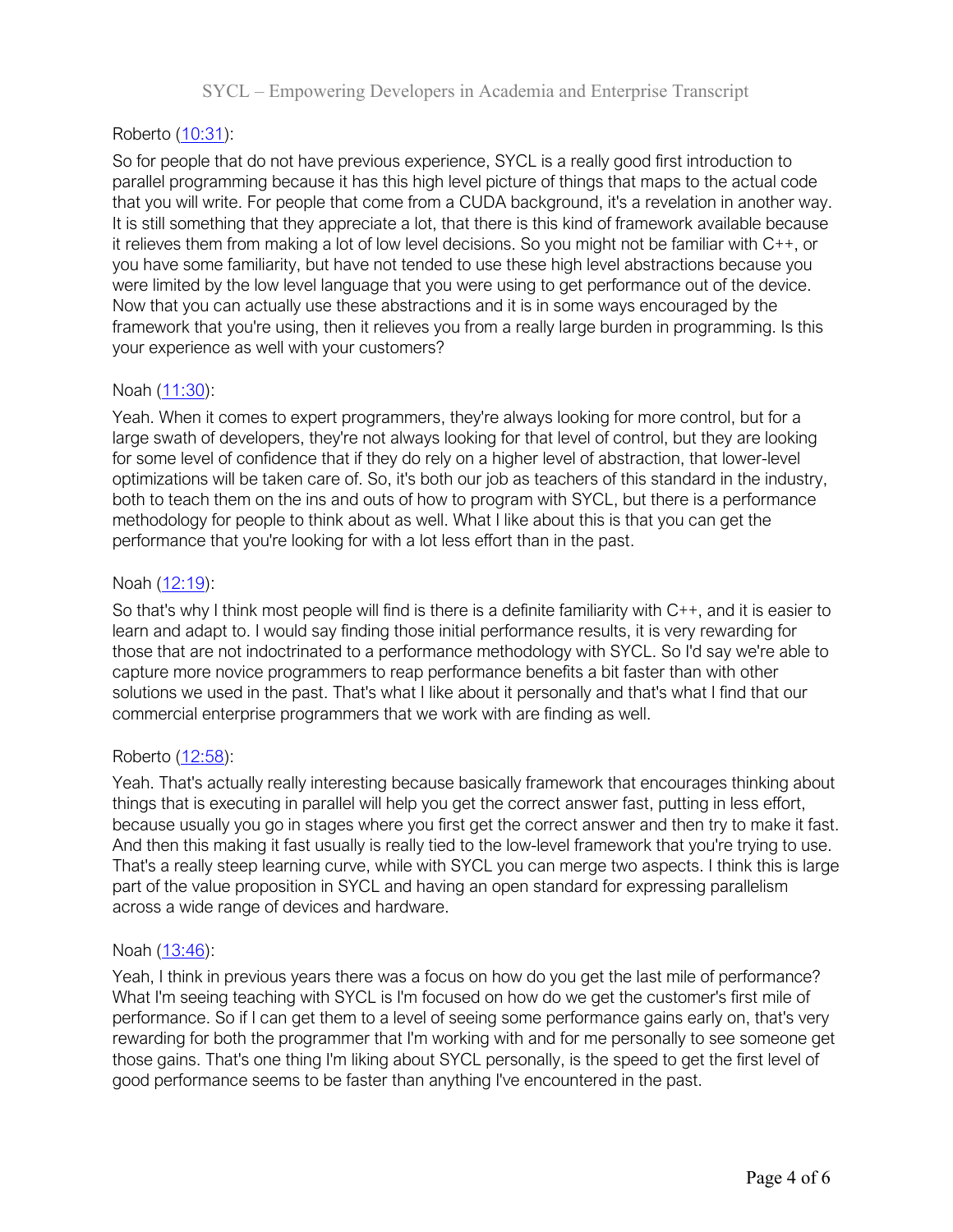Roberto (14:25): Exactly. Yes.

# Noah (14:27):

But I guess the next thing I would ask you is what have your observations been regarding your teaching experience of SYCL and what sort of learning resources have you utilized? Have you written everything from scratch yourself? Have you relied on any other sort of resources? What is your toolbox that you use in order to teach SYCL to others?

## Roberto (14:47):

So we have prepared, together with my colleagues at the **Swedish Competence Centre**, a website that collects the material that we've written. This is freely available. It's on GitHub so that everyone can access it and use it for self-learning. Of course, this material was not built in a vacuum. There are already other websites that have exercises and examples. One that comes to mind is SYCL Academy GitHub repository, which has valid resources and really valid code examples and exercises. Something that is always on my desk is the open access Data Parallel C++ book, which is an invaluable resource to learn SYCL, in my opinion. Of course, the SYCL standard online, if one needs to dig into the finer points of the definition of the function or a class and so forth from the point of view of actually teaching SYCL and help people learn this exciting new standard.

## Roberto (15:51):

We have adopted this kind of philosophy where we are not trying to overwhelm people with very long presentations where we go through a lot of detail, but having short presentation followed by hands-on exercises so that people can get immediately a feel for what it means to write SYCL code. What kind of resources do you use, Noah?

## Noah (16:14):

Well, we use some of the resources that you mentioned, but another one is we have our own oneAPI DevCloud that anyone can have access to. We've created a lot of Jupyter\* Notebook within there that someone can iteratively not only learn SYCL, but also get a handle of how to get that first mile of performance through a performance-oriented methodology. So a lot of the public resources that are out there, we definitely utilize, but our DevCould is very much a treasure trove that we've created to where someone can start from just a basic knowledge of SYCL and then expand their knowledge to definitely get that first mile of good or even great performance. So I'd say the notebooks that we've built from the dev cloud outward has definitely been one of the cornerstones of our training materials.

## Roberto (17:04):

I understand. Yes. Now that you bring the DevCloud in the picture, one thing that I didn't mention is that, of course, we have a lot of examples and hands-on exercises in our training, and we need access to computational resources to run these exercises in a way that it's not just a lab experiment. For that, we have been using supercomputing clusters in and around Europe. So that kind of gives a similar experience to the cloud. Of course, it's not maybe as responsive as with Intel® DevCloud, because there you said you have Jupyter Notebook that guide you through an